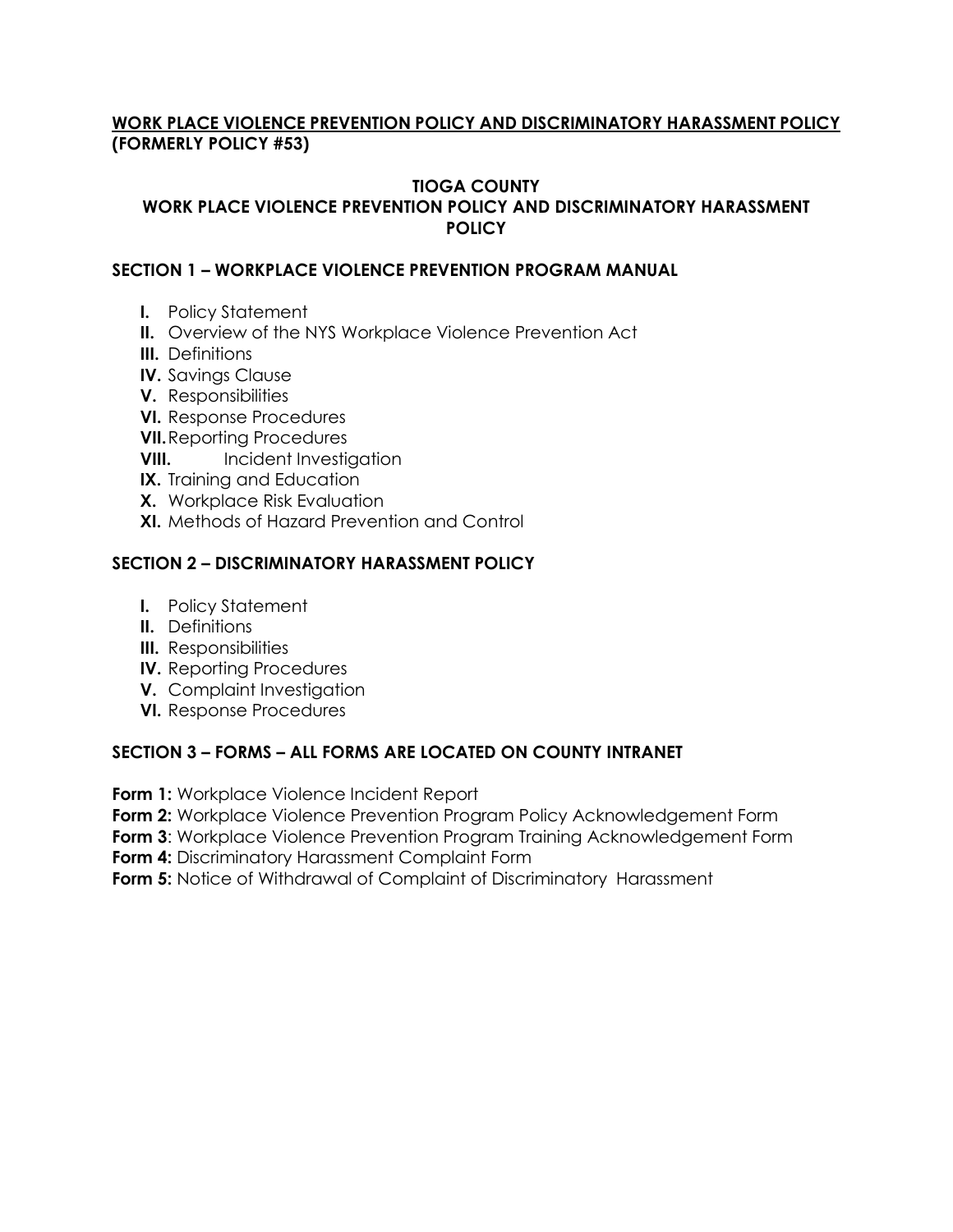# SECTION 1 – WORKPLACE VIOLENCE PREVENTION PROGRAM MANUAL

# **I. Policy Statement**

Tioga County is committed to providing its employees with a work environment that is safe, secure, and free from harassment, threats, intimidation and violence. The County also considers the safety of its residents, vendors, contractors and the general public (collectively referred to as "visitors" throughout this policy) to be of paramount importance and strives to provide them the same type of protections while on County Property.

The County will not tolerate any acts of violence and will take all reasonable and practical measures to prevent violence and protect employees and visitors from acts of violence. This includes but is not limited to threatening or violent actions by:

- 1. Employees directed against other employees or County property.
- 2. Employees directed against visitors.
- 3. Visitors directed against County employees or County property or facilities.
- 4. Individuals who are conducting County business at an off-property location.

Any and all incidents of workplace violence should promptly be reported in accordance with the reporting procedures outlined in Section VII of this policy.

Enforcement of this policy will be accomplished through the implementation of a Workplace Violence Prevention Program, and by complying with the requirements of the NYS Workplace Violence Prevention Act, as set forth in NYS Labor Law Section 27-b. A copy of the County's policy is available by contacting the Legislative Office. A general review of this program will be conducted annually, at the time of a reported workplace violence incident, or if there is a change in operations or physical structure of any building.

Violations of this policy may result in appropriate remedial, disciplinary (in accordance with respective collective bargaining agreements), and/or legal action, according to the circumstances.

This Workplace Violence Prevention Program policy statement is to be posted where notices to employees are normally displayed. In addition, a copy of the policy will be made available to employees, the authorized employee representative(s), and the Commissioner of the New York State Department of Labor.

# **II. Overview of the New York State Workplace Violence Prevention Act**

Based on an increasing awareness of, and in response to, workplace violence in public sector workplaces, the New York State Workplace Violence Prevention Act was passed in 2006. The Act amended NYS Labor Law by adding a new Section 27-b requiring that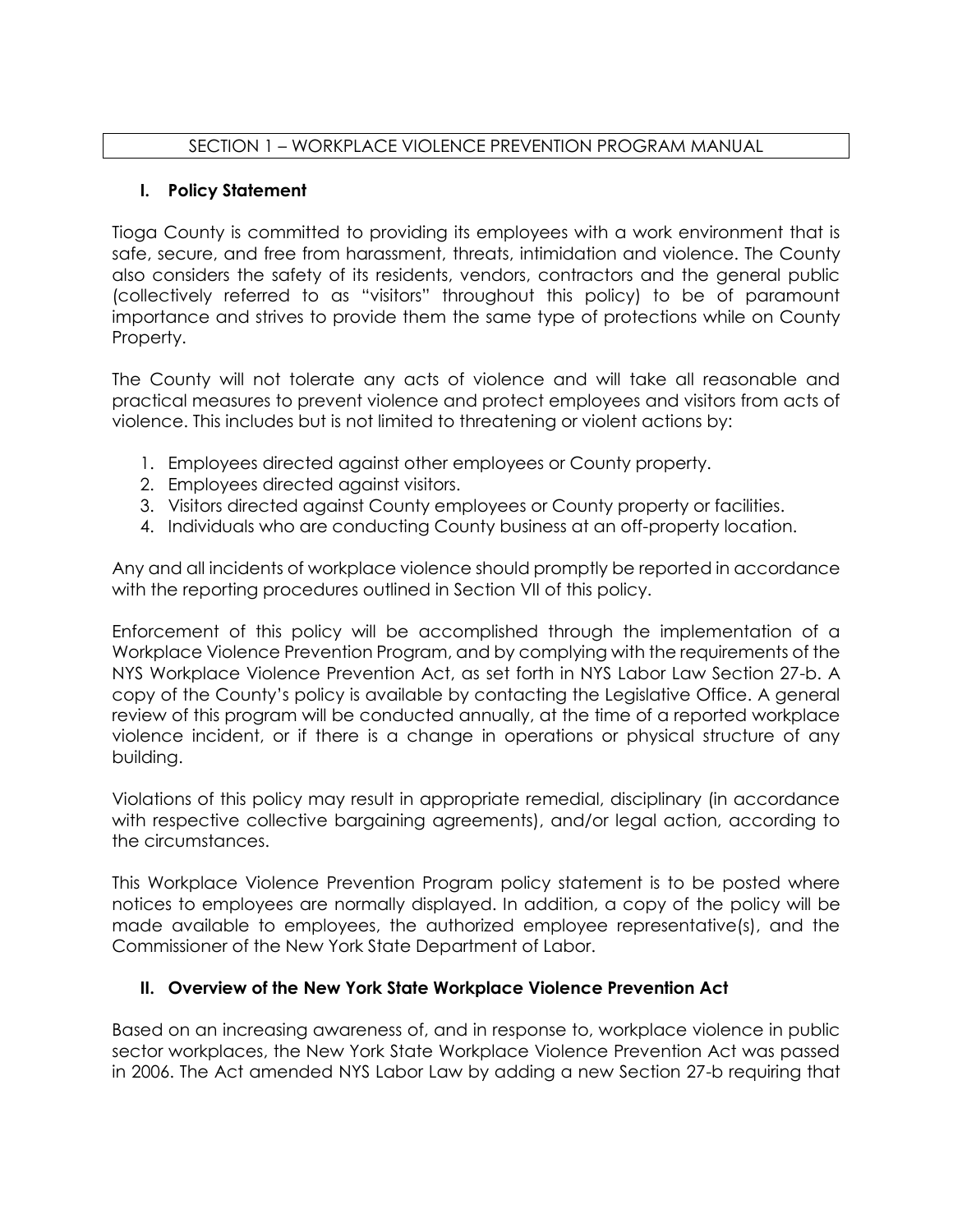all state and local government employers take steps to ensure their employees are provided adequate protection from potential incidents of violence in the workplace.

Among other stipulations, Section 27-b requires every public sector employer to:

- 1. Conduct a risk assessment of their worksites to identify and address any existing risk factors that may increase the possibility of workplace violence;
- 2. Provide training for all employees (upon initial assignment and annually thereafter) which informs them of the risk factors that may be present in their workplace(s), the measures they can take to protect themselves from such risks, and the steps the employer has implemented to protect employees, such as appropriate work practices, emergency procedures, and use of security alarms and other devices; and
- 3. Develop and implement a written workplace violence prevention program that lists the risk factors and the methods the employer is using to prevent violence and minimize or eliminate identified hazards. (Required if the employer has 20 or more full-time employees).

### **III. Definitions**

- 1. "Violence" means physically harming another, fighting, shoving, pushing, harassing, intimidating, coercing, brandishing weapons or threatening or talking of engaging in these activities.
- 2. "Workplace violence" can be any act of physical violence, threats of physical violence, harassment, intimidation, or other threatening, disruptive behavior that occurs in the workplace. Workplace violence can effect employees, visitors, contractors and others.

Workplace violence incidents are generally categorized as:

- Level I Disruptive behavior such as verbal abuse
- Level II Aggressive or threatening behavior
- Level III Physical assault
- 3. For the purpose of this policy, "workplace" or "place of employment" is defined as any location, either permanent or temporary, where an employee performs any work-related duty. This includes, but is not limited to, Countyowned buildings and facilities, parking lots and traveling to and from work assignments or work sites.

A number of different actions in the work environment can trigger or cause workplace violence. It may even be the result of non-work-related situations, such as domestic violence or "road rage". Workplace violence can be inflicted by an abusive employee, a supervisor, member of the public, family member, or even a stranger. Whatever the cause or whoever the perpetrator, workplace violence will not be accepted or tolerated.

Workplace violence presents serious occupational safety hazards for workers and unique challenges for employers who must attempt to prevent violence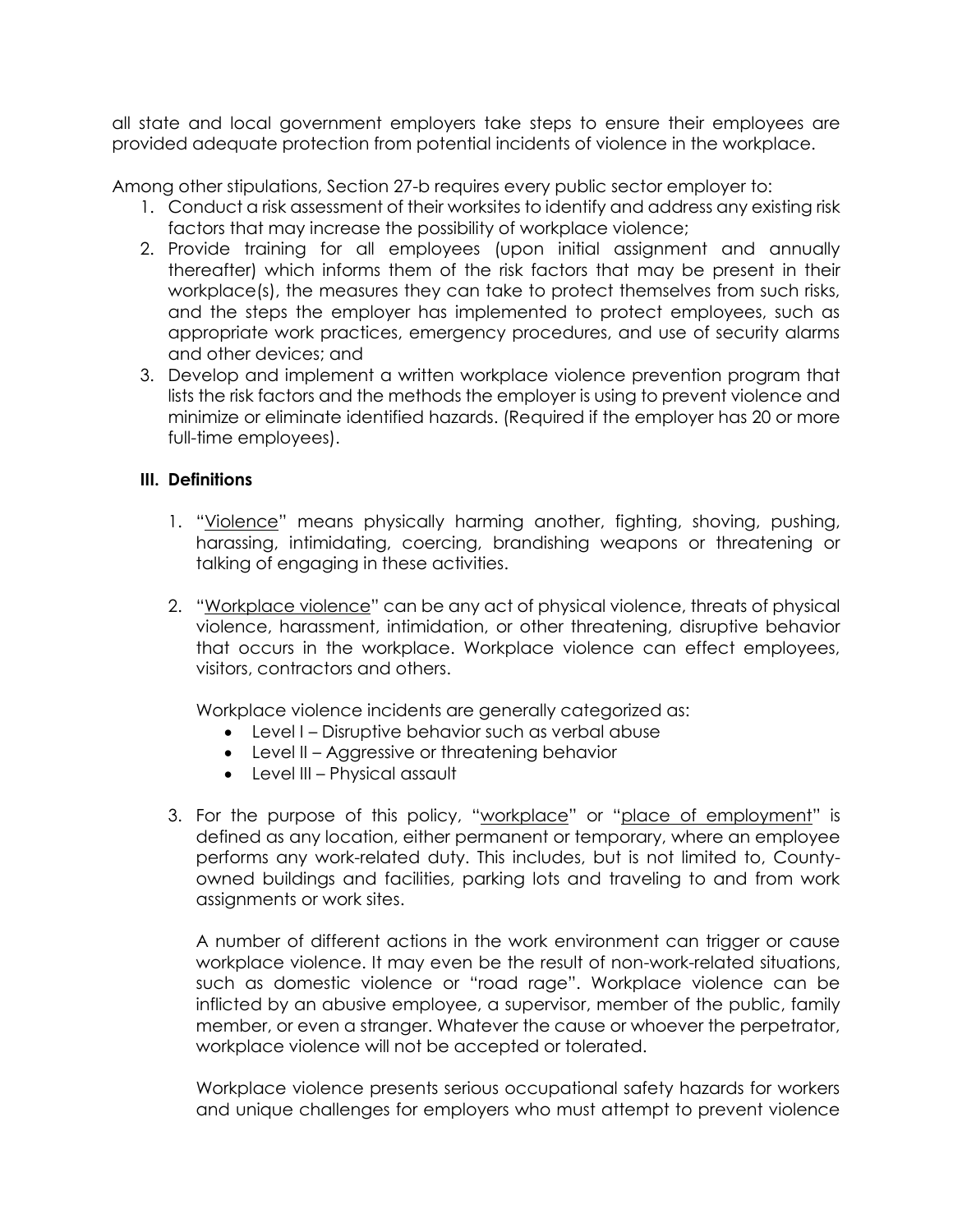from occurring. The majority of violent incidents effecting workplaces are cases of assault, threats, domestic violence, forms of harassment and physical and/or emotional abuse.

- 4. A "workplace violence incident" is defined as one or more of the following according to the NYS Department of Labor:
	- An attempt or threat, whether verbal or physical, to inflict injury upon another person.
	- Any intentional display of force which would give a person reason to fear or expect bodily harm.
	- Intentional or wrongful physical contact with a person without his or her consent that entails some injury or offensive touching.
	- Harassment of a nature that would give a person reason to fear escalation or make it difficult to pursue a normal work life or private life when the harassment arises out of or in the course of employment.
	- Stalking a person with the intent of causing fear when such stalking has arisen through or in the course of employment.

An incident may be committed without one person actually touching or striking or doing bodily harm to another person.

While sexual harassment (as defined in herein and New York State Human Rights Law) is prohibited by Tioga County, it is specifically excluded from the definition of a workplace violence incident. An employee should refer to Section 2 of this policy for more information about this topic.

Possession of firearms, imitation firearms, knives, or other dangerous weapons, instruments or materials by County employees is covered in Section IX Safety Rules, subsection m restricting firearms and other weapons.

5. The Department of Labor defines an "imminent danger" as any conditions or practices in any place of employment which are such that a danger exists that could reasonably be expected to cause death or serious physical harm immediately or before the imminence of such danger can be eliminated.

# **IV. Savings Clause**

Tioga County has made every effort to ensure that this Workplace Violence Prevention Program complies with NYS Department of Labor regulations. In the event any of the provisions, portions or applications of this program are found to be invalid or inconsistent with any superseding legal requirements by any tribunal of competent jurisdiction, then the provisions, portions or applications specified in such decision shall be of no force and effect, but the remainder of this program shall continue to be in full force and effect.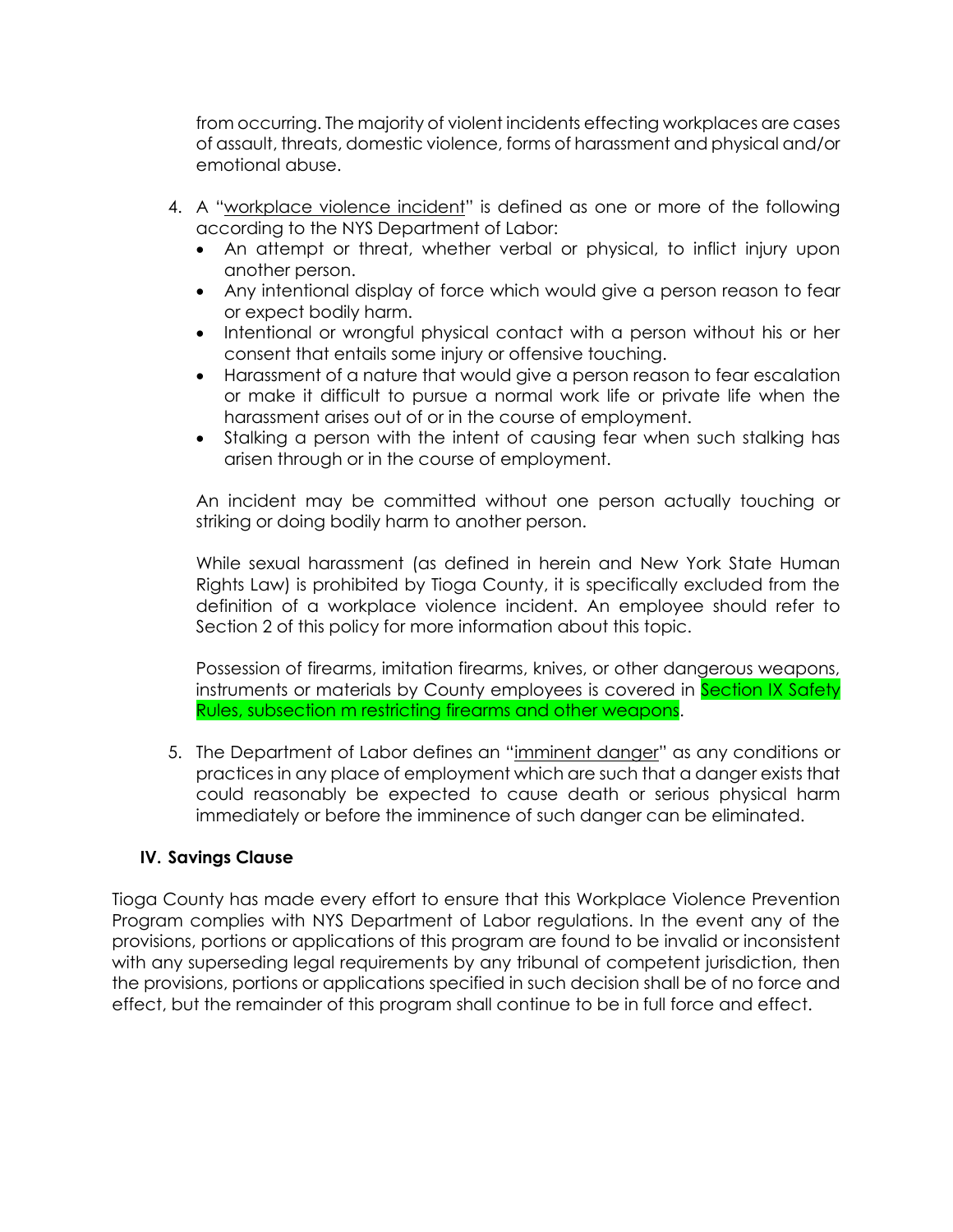### **V. Responsibilities**

### 1. Department Head/Supervisor Responsibility

Department Heads and supervisors are expected to enforce the program in a fair and consistent manner and ensure all aspects of the program under their area of responsibility are properly met.

If an employee notifies his/her Department Head of an actual or potential workplace violence incident or submits a completed Workplace Violence Incident Report, the Department Head is responsible for following the reporting procedures as outlined in Section VII of this policy.

#### 2. Employee Responsibility

Employee and authorized employee representatives involvement in Tioga County's Workplace Violence Prevention Policy is essential to the program's success. Employees are expected to read, understand and comply with the County's program and to attend ongoing education and training on workplace violence. Any questions should be directed to the employee's Department Head or supervisor.

Employees must promptly report any violations of the County's Workplace Violence Prevention Policy or any workplace violence imminent danger in accordance with the reporting procedures outlined in Section VII of this policy.

Individuals who obtain a protective order or restraining order which lists specific workplace locations as being protected areas must provide their Department Head and the Safety Officer a copy of any temporary or permanent protective or restraining order that was granted. The County will maintain confidentiality that recognizes and respects the privacy of the reporting employee, unless in conflict with this policy.

### 3. Safety Officer

The Safety Officer, or his/her designee, will be responsible for annual training and disseminating any changes made to this policy to County personnel, as well as ensuring the policy is posted appropriately throughout county buildings and other work sites.

### 4. Workplace Violence Advisory Team

Tioga County will establish a Workplace Violence Advisory Team to administer the Workplace Violence Prevention Program. The team's responsibilities will include, but will not be limited to:

 Conducting an annual comprehensive risk evaluation of the entire workplace to identify any factors or situations that may place employees at risk of violence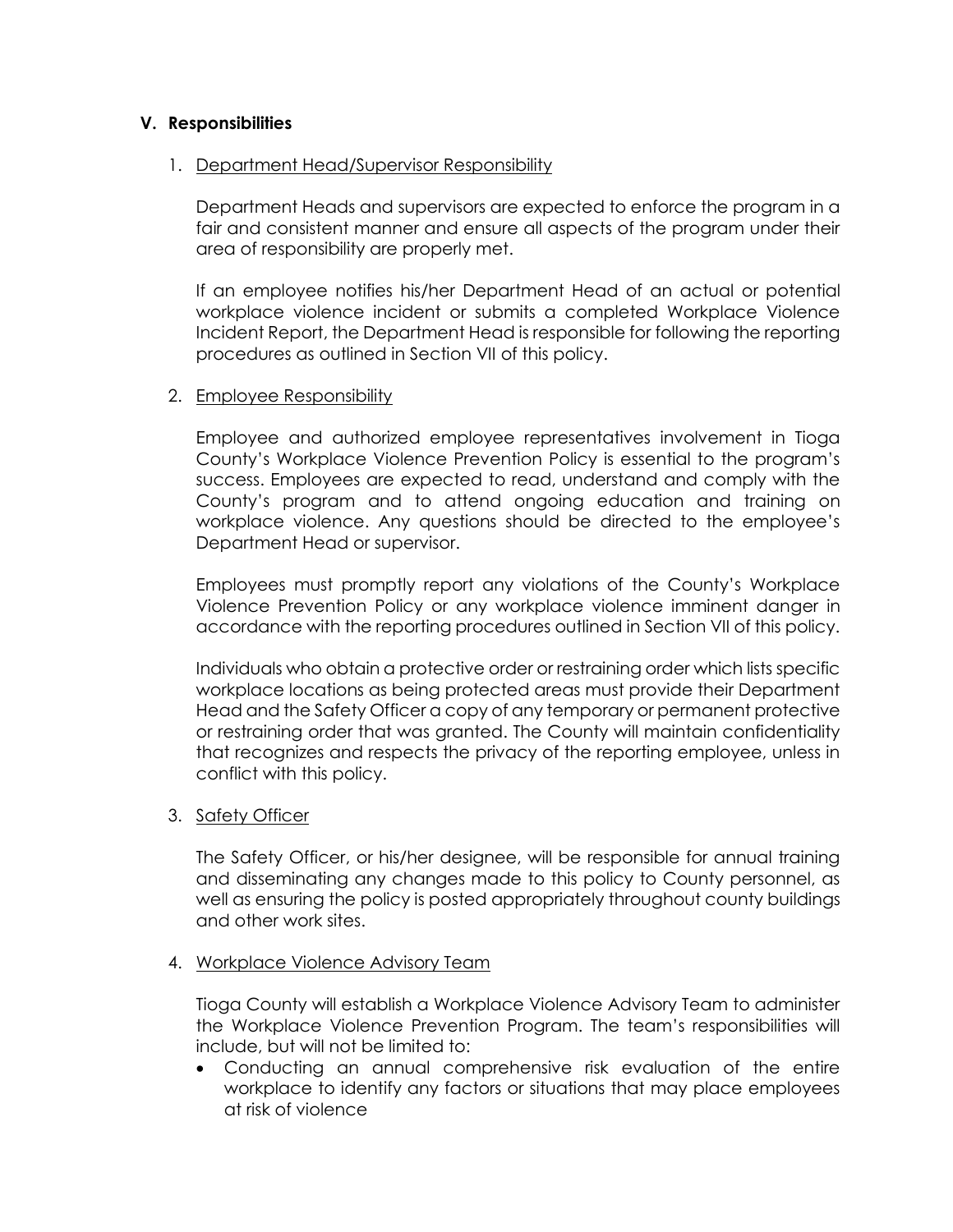- Periodically seek employee feedback on the risk factors employees believe are present in the workplace, previous workplace violence incidents, etc.
- Developing and implementing risk reduction strategies and plans for responding to acts of violence
- Coordinating employee training and education programs relating to workplace violence
- Semi-annual review of workplace violence incidents and forwarding to the Loss Control Committee any recommendations to reduce or eliminate the likelihood of similar incidents occurring in the future
- Reviewing the Workplace Violence Prevention Program at least annually, to include analyzing Workplace Violence Incident Reports to identify trends in the effectiveness of the mitigating actions taken
- Recommend any updates to the Workplace Violence Prevention Policy as needed

The Workplace Violence Advisory Team shall consist of representatives from the following: Safety, Law, Public Works, Sheriff's Office, Health & Human Services building, and labor groups.

### 5. Personnel Officer

The Personnel Officer is responsible for ensuring that new employees or transferred employees have a copy of the Workplace Violence Policy and Procedures made available to them and also ensuring that County employees receive the required initial training.

### **VI. Response Procedures**

# 1. During an Incident

If a threatening situation arises:

- Try to remain calm.
- Remove yourself from the threat as soon as possible.
- Immediately call or alert others call appropriate help (e.g., police, supervisor, ambulance) to obtain immediate on-site assistance.
- If appropriate, evacuate in accordance with Section IX Safety Rules, Subsection I basic emergency evacuation plan.
- Notify co-workers as soon as practical to enable them to also reach safety if danger is imminent and applicable to them.
- 2. Post Incident

If a workplace violence incident occurs or an employee submits a Workplace Violence Incident Report, the Safety Officer, or his/her designee, in conjunction with the County Attorney and Personnel Officer will conduct an investigation. Tioga County will respect the privacy and confidentiality rights of employees during investigations to the greatest extent possible, although the County cannot guarantee complete confidentiality.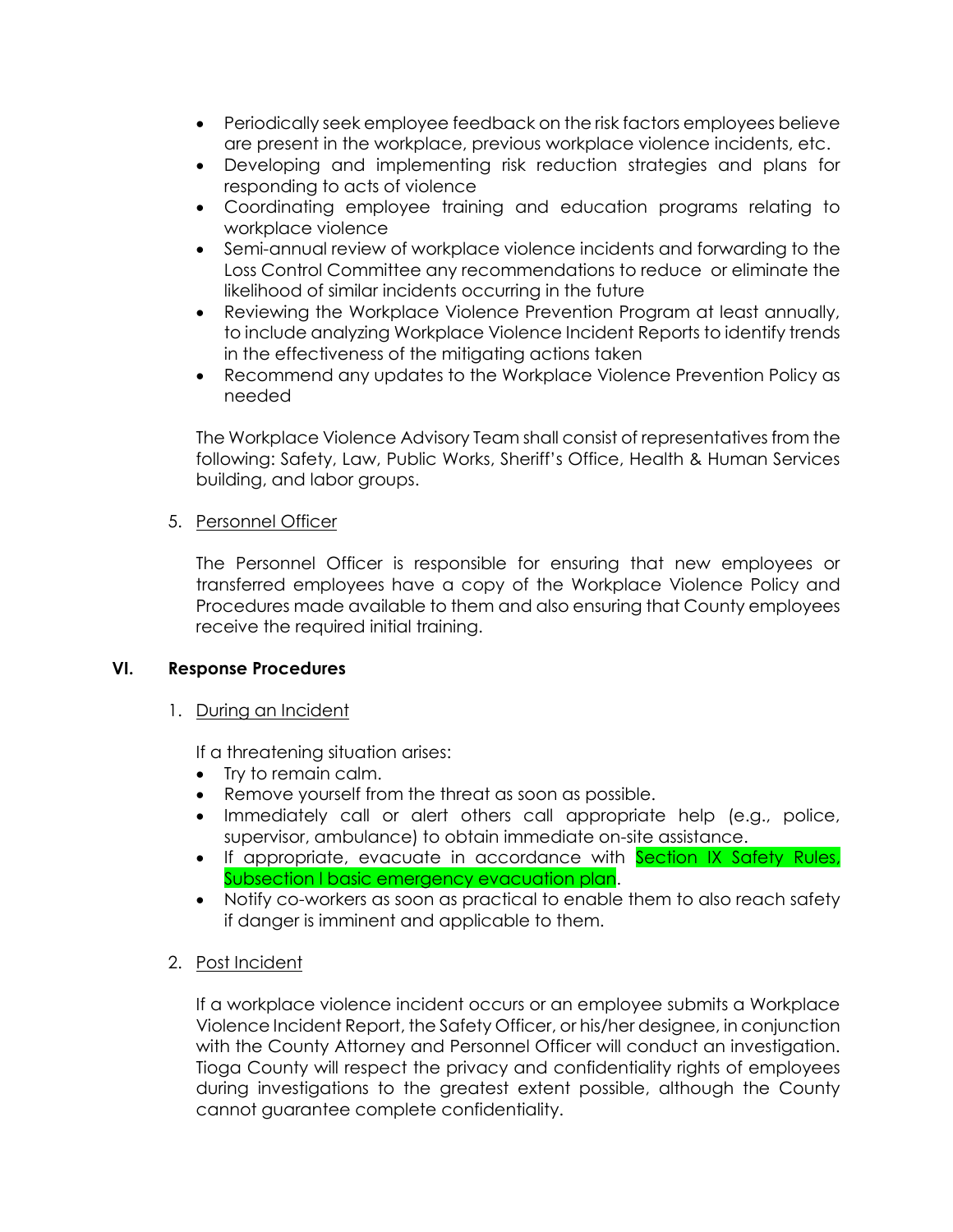Based on the specific situation and the results of the investigation, appropriate measures may be taken, if needed, to eliminate or reduce the likelihood of similar workplace violence incidents occurring in the future. Throughout the investigation, the County will attempt to maintain open lines of communication with employees, visitors, and the public to answer any questions and alleviate anxiety.

### **VII. Reporting Procedures**

### 1. Recordkeeping

Tioga County will strive to maintain accurate records regarding all workplace violence incidents. The County will adhere to all the requirements of 12 NYCRR Part 801, known as the Public Employer Recordkeeping Rule, which is implemented pursuant to Section 27-a of the Labor Law, for the recording of employee injuries or illnesses due to workplace violence incidents. All workplace violence incident forms will be kept according to the applicable retention and disposition schedules.

Any situation that meets the definition of workplace violence incident as defined in Section III or any workplace violence injury that results in death, days away from work, restricted work or transfer to another job, medical treatment beyond first aid, or loss of consciousness will be documented on a Workplace Violence Incident Report (Form 1 Workplace Violence Incident Report located on the County's Intranet "Employee Handbook-EH Forms").

Any recordable injury will also be documented on the SH 900 Log.

# 2. Incident Reporting

The County will follow all federal, state and local laws and procedures in the reporting of workplace violence incidents. Any workplace violence incident that has been reported may be of a criminal or domestic violence nature will, to the extent practical, be immediately reported to the appropriate police authorities or be handled in accordance with this Policy.

### *Internal Workplace Violence Incident Reporting Procedures*

Any employee or authorized employee representative who believes that a workplace violence imminent danger exists or that there has otherwise been a violation of the County's Workplace Violence Prevention Policy shall report such to the employee's Department Head. If the Department Head is unavailable or is a party to the violation, the report shall be made to the County Attorney or Personnel Officer.

An employee is responsible for reporting all incidents of Level I violence in writing within 48 hours of the occurrence using the Workplace Violence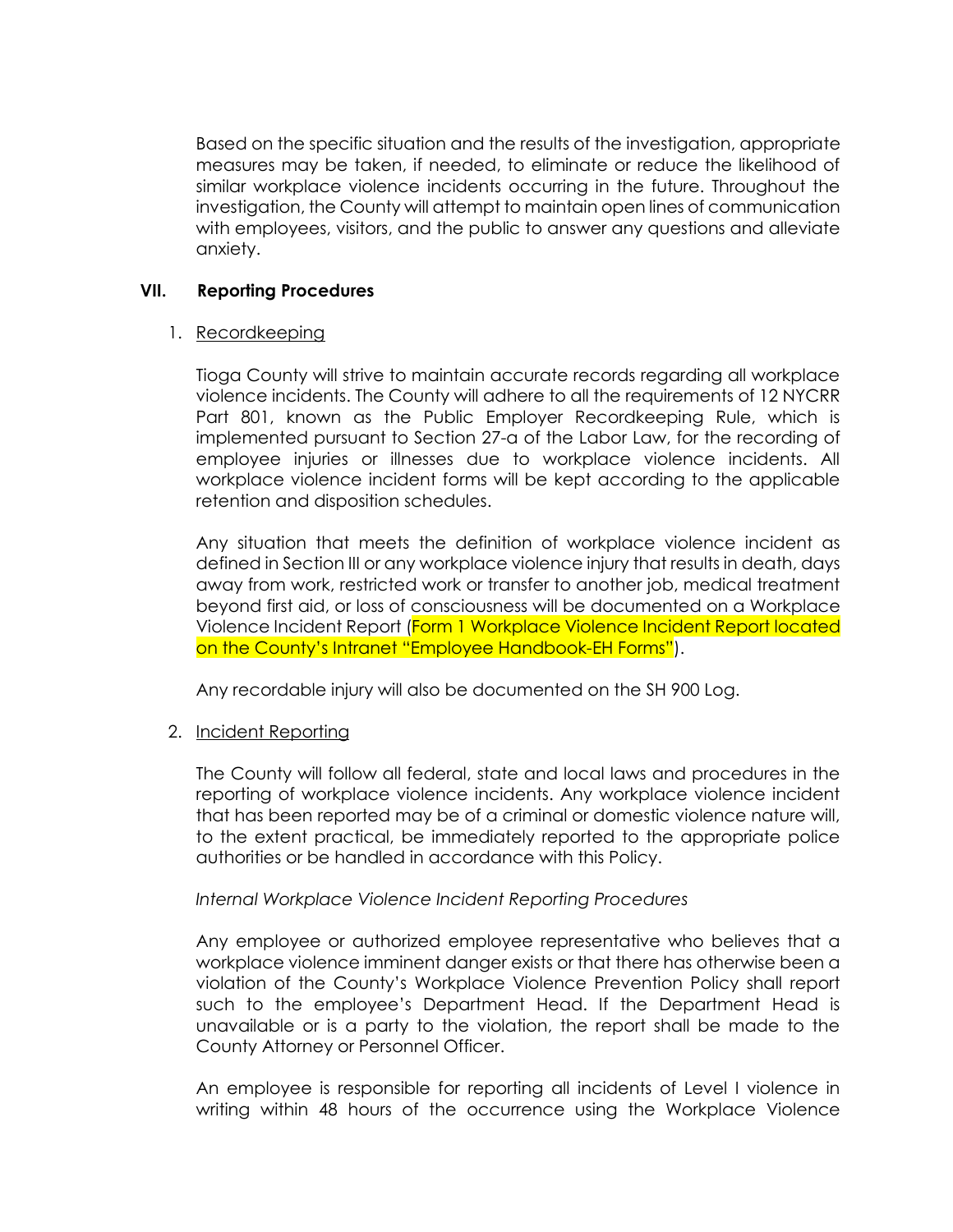Incident Report Form (Form 1 Workplace Violence Incident Report located on the County's Intranet "Employee Handbook-EH Forms"). All Level II and Level III incidents must be reported immediately using **Form 1 located on the County's** Intranet "Employee Handbook-EH Forms".

The Department Head is responsible for forwarding copies of the Workplace Violence Incident Report to the County Safety Officer. If the Safety Officer is unavailable or a party to the violation, the Report shall be forwarded to the County Attorney or Personnel Officer. All Level II and Level III incidents must be forwarded immediately and all Level I incidents must be forwarded within 48 hours.

An employee is not required to provide written notice to the Department Head or the County Attorney if a workplace violence imminent danger exists to the safety of a specific employee or to the general health of a specific person and the employee reasonably believes in good faith that reporting this information to the Department Head or the County Attorney would not result in corrective action.

An employee will not be subject to criticism, reprisal, retaliation, demotion, discrimination, disciplinary action, or other adverse employment action for making a good faith report of acts pursuant to this program.

#### *Law Enforcement Reporting Procedures*

The County Attorney is responsible, to the extent practical, for reporting any workplace violence incident that may be of a criminal or domestic violence nature to the appropriate law enforcement agency.

If a pattern of workplace violence incidents involving criminal conduct or serious injury develops, the County will work with the District Attorney or local police department to develop a protocol to ensure that any future violent crimes occurring in the workplace are promptly investigated and appropriately prosecuted.

If an employee chooses to file a criminal complaint, the County will provide the employee with the protocol and contact information for the District Attorney and/or Police Department.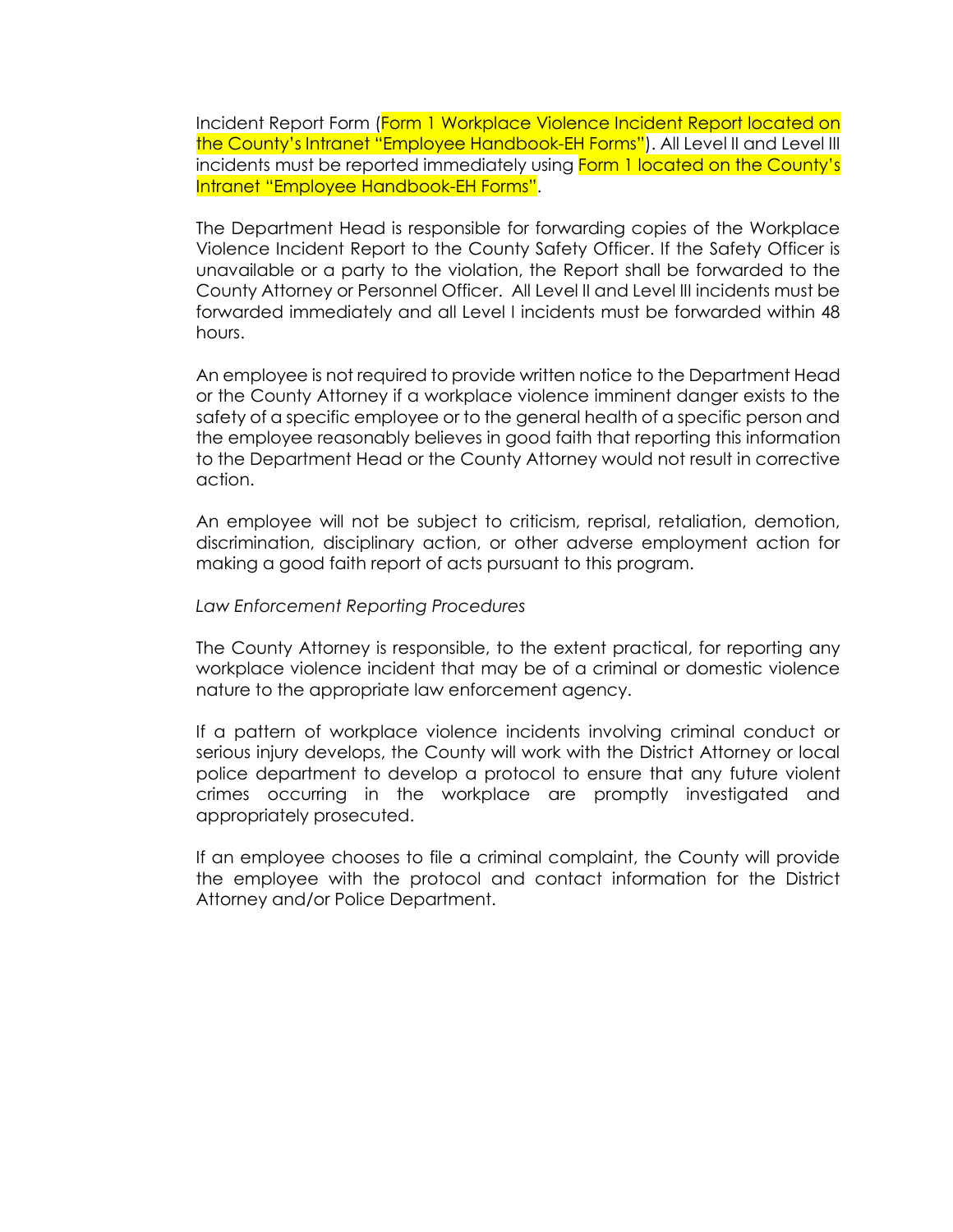### **VIII. Incident Investigation**

### 1. Risk Evaluation After a Workplace Violence Incident

The Safety Officer, or his/her designee, will perform a risk evaluation and determination immediately after the occurrence of a workplace violence incident. The investigation may take various forms, depending upon the type of incident.

Upon completion of the review, the Safety Officer, or his/her designee, will address the cause(s) of the incident and take the necessary steps to eliminate or reduce the likelihood of such an incident occurring again. The Safety Officer may also make recommendations for revising the Workplace Violence Prevention Policy. Any revisions to the policy will be put in writing and made available to employees. Employee training will be provided if significant changes to the policy are made. The County will also consider global prevention enhancements at all work sites which may be necessary to properly protect employees.

### 2. Annual Review of Workplace Violence Incident Reports

The Workplace Violence Advisory Team, or it's designee, is responsible for reviewing and updating the County's Workplace Violence Prevention Policy at least annually. Part of this review will include summarizing the Workplace Violence Incident Reports and SH 900 Logs from the previous 12 months so they can be analyzed for any trends in the types of workplace violence incidents occurring and to review the effectiveness of the mitigating actions the County has taken.

### **IX. Training and Education**

All employees will receive training and education on the risk of workplace violence. Training will be provided at the time of hire and at least annually thereafter. Additional training may be required prior to starting a new job assignment, if new laws relating to workplace violence are enacted or there are changes in any current laws, or if the County makes significant changes in this policy. At a minimum training shall address the following:

- The requirements and risk factors in their workplace that were identified in the risk evaluation and determination, except there will be no disclosure of the information otherwise kept confidential for security reasons;
- The measures that employees can take to protect themselves from the identified risks, including specific procedures that the county has implemented to protect employees such as incident alert and notification procedures, appropriate work practices, emergency procedures, and use of security alarms and/or other devices;
- The location of the written workplace violence program and how to obtain a copy, and shall make it available for reference to employees,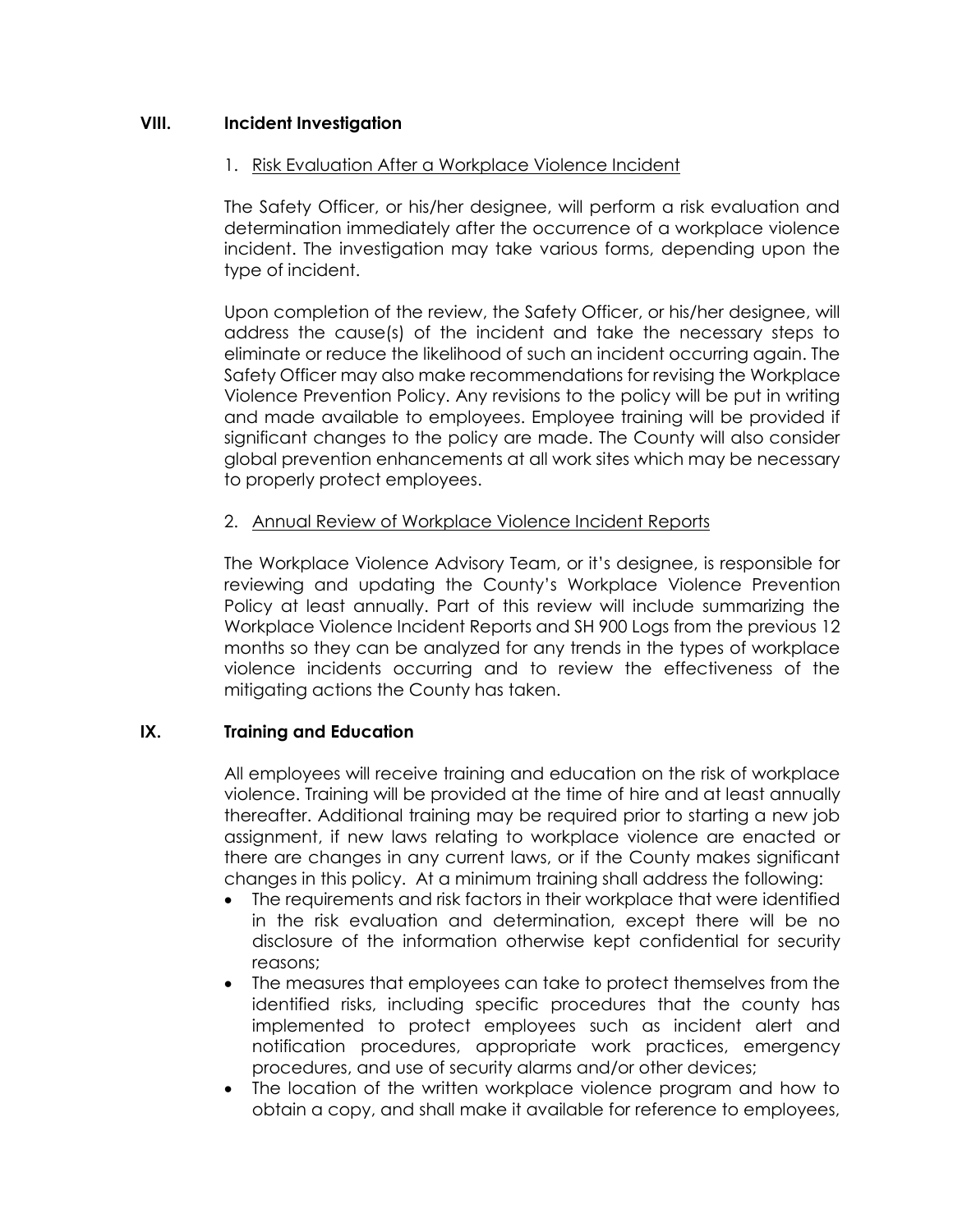authorized employee representatives and the supervisor in the work area during the regular work hours.

Upon hire, employees will receive a copy of the County's Policy and will be required to sign a Policy Acknowledgement Form (Form 2 Workplace Violence Prevention Program Acknowledgement Form located on the County's Intranet "Employee Handbook-EH Forms") and a Training Acknowledgement Form (Form 3 located on the County's Intranet "Employee Handbook-EH Forms"). The signed Form 2 located on the County's Intranet "Employee Handbook-EH Forms" will be placed in the employee's personnel file, and signed Form 3 Workplace Violence Prevention Program Training Acknowledgement **I located on the County's** Intranet "Employee Handbook-EH Forms" will be filed with the Safety Officer.

### **X. Workplace Risk Evaluation**

As required by Section 27-b of the NYS Labor Law, the County conducted an evaluation of the workplace in general, and each worksite specifically, to identify existing or potential hazards that might place employees at risk of workplace violence.

The following risk factors, locations and applicability in Tioga County are listed below:

- 1. Working in public settings: applies to all County locations and personnel.
- 2. Working late night or early morning hours: applies to personnel at the County Office building, Court Annex/County Clerk's building, Health and Human Services building, Public Safety Building, Highway Department, Buildings & Grounds, and Mental Hygiene in Waverly.
- 3. Exchanging money with the public: applies to personnel at the County Office building, Public Safety building, Court Annex/County Clerk's building, Health and Human Services building, and Mental Health in Waverly.
- 4. Working alone or in small numbers: applies to personnel at all County Office buildings. It also applies to personnel who do County work off County premises.
- 5. Uncontrolled access to the workplace: applies to personnel at the County Office buildings or sites with unrestricted access.
- 6. Areas of previous security problems include the County Office building and Health and Human Services building.

### **XI. Methods for Hazard Prevention and Control**

- 1. It is the policy of the County to make high risk areas more visible, install additional lighting where needed, post signs where necessary, train employees on conflict resolution and maintain a response system through the Sheriff's Department.
- 2. The hierarchy of controls to be used is: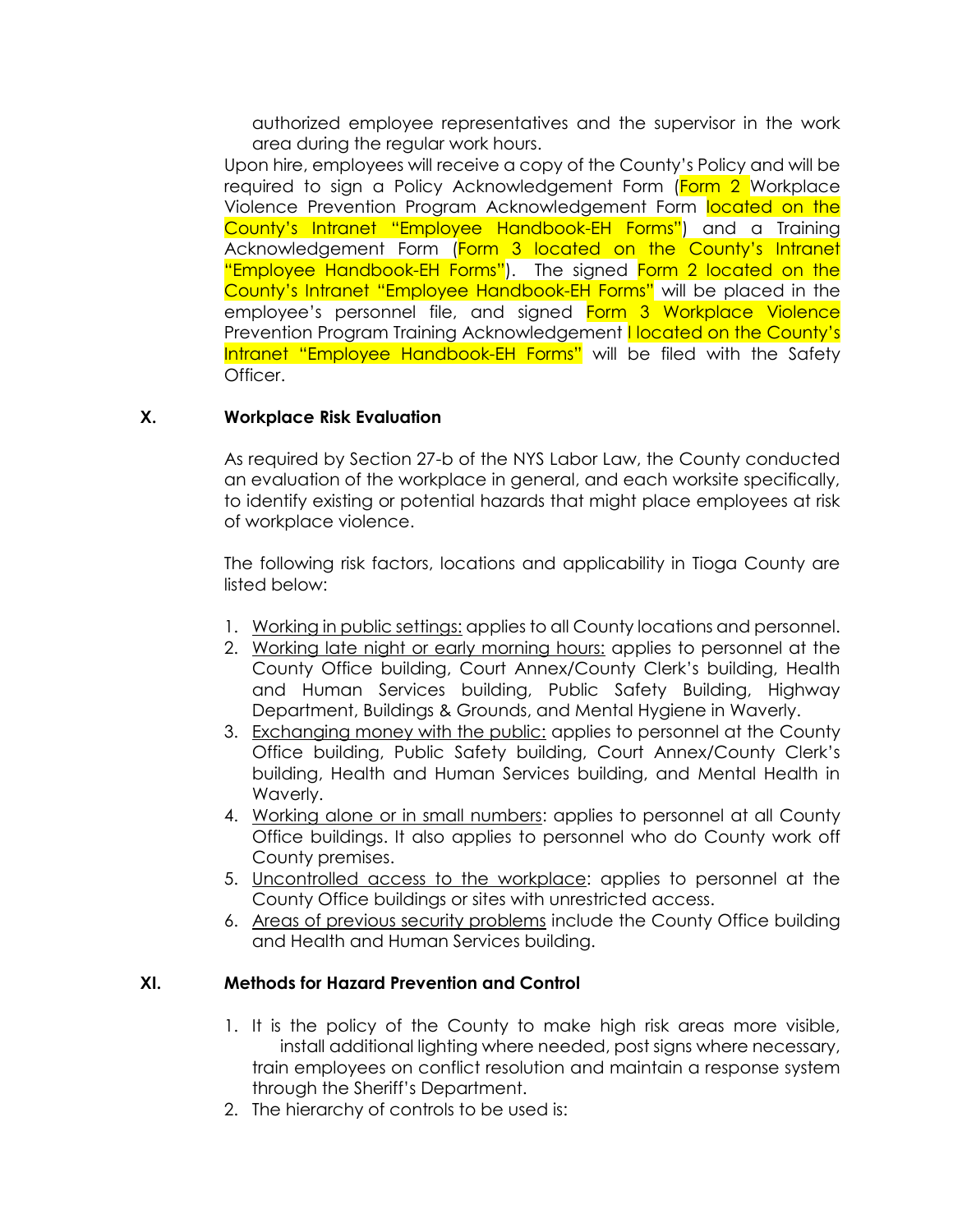- **Engineering Controls.**
- **Administrative Controls.**
- **Personal Protective Equipment.**
- 3. It is also the County's policy to use input from a variety of sources including, but not limited to: employee security surveys, selfassessments, Sheriff's Department recommendations and lessons learned from other entities to effect changes that make the County's work areas and personnel as safe as possible.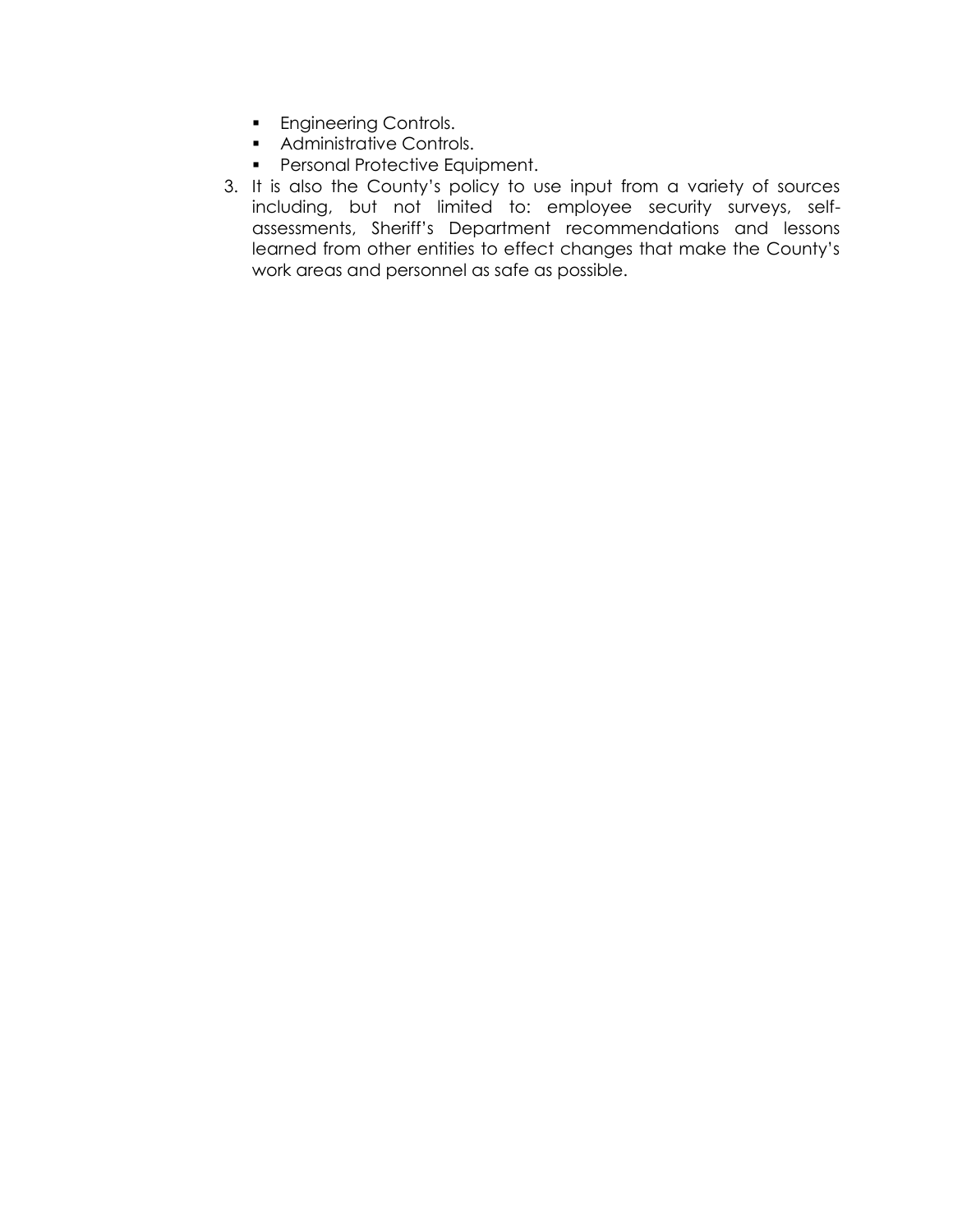# SECTION 2 – DISCRIMINATORY HARASSMENT POLICY

### **I. Policy Statement**

It is the policy of the County of Tioga to provide and maintain a work environment which is free from unlawful discrimination based on sex (with or without sexual conduct), race, color, religion, national origin, age, disability, sexual orientation and any other class protected by law (collectively referred to as "discriminatory harassment" or "harassment"). Harassment based on these characteristics is a form of unlawful discrimination and is prohibited in each and every work environment and each and every situation which directly impacts the work environment.

The County of Tioga will take appropriate steps to prevent and correct unlawful harassment and discrimination as defined by both federal and state law. The federal laws include Title VII of the Civil Rights Act, the Age Discrimination in Employment Act, and the Americans with Disabilities Act. The state law is the New York State Human Rights Law.

The County of Tioga considers discriminatory harassment to be a form of employee misconduct and considers this type of misconduct to be a serious offense which will not be tolerated. Allegations of harassment will be investigated thoroughly and if substantiated, will be met with appropriate corrective and/or disciplinary action commensurate with the seriousness of the offense(s), and in accordance with the parameters of applicable collective bargaining agreements and/or state law.

This policy applies to all applicants and employees of the County of Tioga and prohibits harassment, discrimination and retaliation whether engaged in by fellow employees, by a supervisor or manager or by someone not directly connected to the County (e.g., an outside vendor, consultant or citizen).

Conduct prohibited by this Policy is unacceptable in the workplace and in any workrelated setting outside the workplace, such as during business trips, business meetings, and business-related social events.

All information gathered during an investigation of a harassment complaint will be handled in a confidential manner, to the extent possible.

Retaliation against any individual making a harassment complaint or assisting in the investigation of such a complaint is forbidden. Retaliation is a serious violation of this policy which may result in disciplinary action.

This Policy does not preclude the filing of discriminatory harassment complaints with either the New York State Division of Human Rights or the Federal Equal Employment Opportunity Commission, or the pursuing of any other remedies as permitted by law.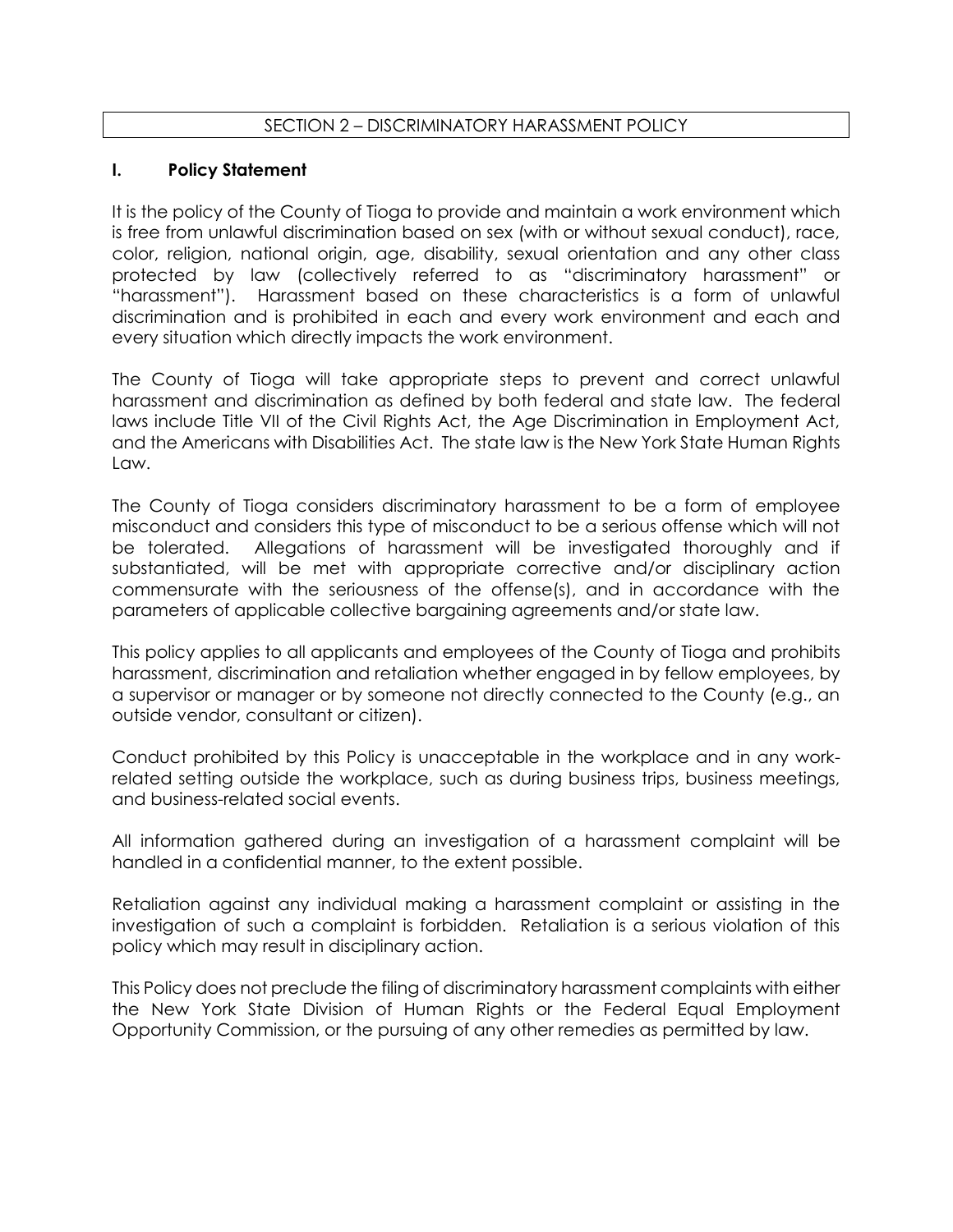# **II. Definitions**

1. "Sexual Harassment" is defined as:

Unwelcome sexual advances, request for sexual favors, and other verbal or physical conduct of a sexual nature when:

- A. Submission to such conduct is made explicitly or implicitly a term or condition of an individual's employment (e.g., promotion, training, assignments, etc. . .);
- B. Submission to or rejection of such conduct by an individual is used as a basis for employment decisions (e.g., hiring, evaluation, promotion) affecting such individual; or
- C. Such conduct has the purpose or effect of unreasonably interfering with an individual's work performance or creating an intimidating, hostile, or offensive working environment.

Examples of specific behaviors that may be considered sexual harassment include, but are not limited to:

- Spoken or written words related to an employee's sex
- Any sexual advance that is unwelcome
- Sexually oriented comments
- Showing or displaying pornographic or sexually explicit objects or pictures in the workplace
- Offensive touching, patting or pinching
- Requests for sexual acts or favors
- Abusing the dignity of an employee through insulting or degrading sexual remarks or conduct
- Threats, demands or suggestions that an employee's work status is contingent upon her/his toleration of or acquiescence to sexual advances
- Subtle pressure for sexual activities
- Leering at a person

Sexual harassment is gender neutral and may involve members of the same or different gender.

### 2. Other unlawful harassment:

Harassment on the basis of any other protected characteristic is also prohibited. Under this policy, prohibited harassment is verbal or physical conduct that is offensive to or shows hostility or aversion toward an individual because of his/her race, color, religion, national origin, age, disability, sexual orientation or marital status (and any other class protected by law) , and that: (i) has the purpose or effect of creating an intimidating, hostile or offensive work environment; (ii) has the purpose or effect of unreasonably interfering with an individual's work performance; or (iii) otherwise adversely affects an individual's employment opportunities.

Harassing conduct includes, but is not limited to: epithets, slurs or negative stereotyping; threatening, intimidating or hostile acts; denigrating jokes and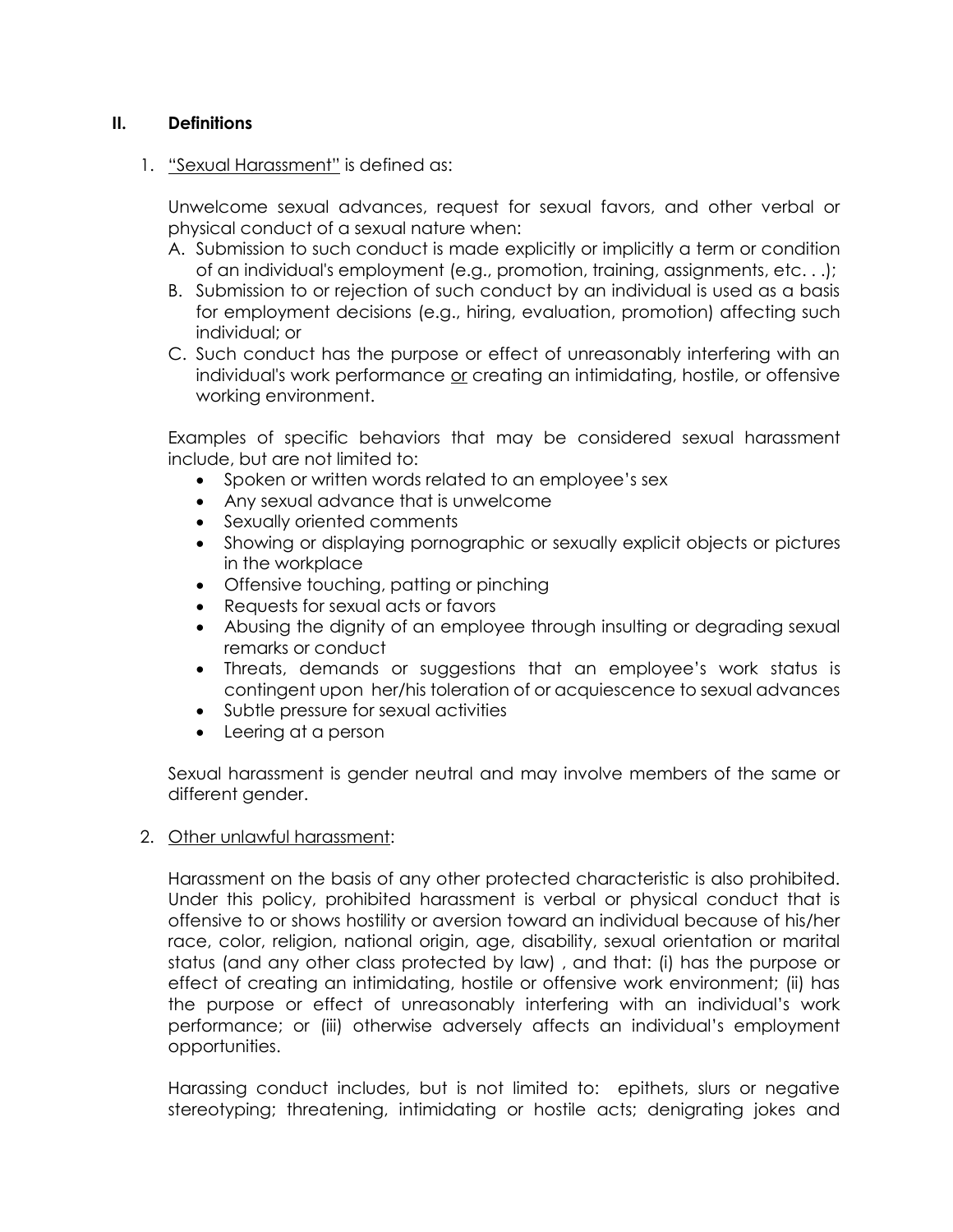display or circulation in the workplace (including through e-mail) of written or graphic material that denigrates or shows hostility or aversion toward an individual or group, based on an individual's protected class.

### 3. Other Unacceptable Conduct:

This policy also prohibits conduct of one employee toward another that may not rise to the level of discrimination or harassment in violation of the law, but nonetheless creates a degree of hostility or intimidation that adversely affects the work environment. Teasing, ridicule, and other conduct intended to annoy, personally attack, belittle or embarrass another individual is inappropriate and also unacceptable in the workplace. Therefore, the County encourages the use of its complaint procedure by employees who believe they have been subject to inappropriate conduct by another employee, even if such conduct may not be harassment or discrimination per se. The County endeavors to create an environment in which employees may feel free to raise concerns and are confident that those concerns will be addressed.

### **III. Responsibilities**

### 1. Managerial and Supervisory Personnel

All managerial and supervisory personnel of the County of Tioga shall be responsible for enforcing this Policy and shall have particular responsibility for ensuring that the work environment under their supervision is free from discriminatory harassment and its effects. Failure of a manager or supervisor to comply with this responsibility may result in disciplinary action.

All managerial and supervisory personnel who receive discriminatory harassment complaints will be responsible for reporting such in accordance with Section IV.2 below.

### 2. The County

The County of Tioga will conduct periodic training for managerial and supervisory personnel in each Department of the County on the issues surrounding discriminatory harassment, its effects and its appearances, and the role and responsibility of managerial/supervisory personnel in preventing incidents of harassment complaints.

The County of Tioga shall distribute this Policy to all County employees and all others covered by its parameters. Copies of this Policy will be distributed to new employees as they are hired.

Copies of this Policy will be conspicuously posted.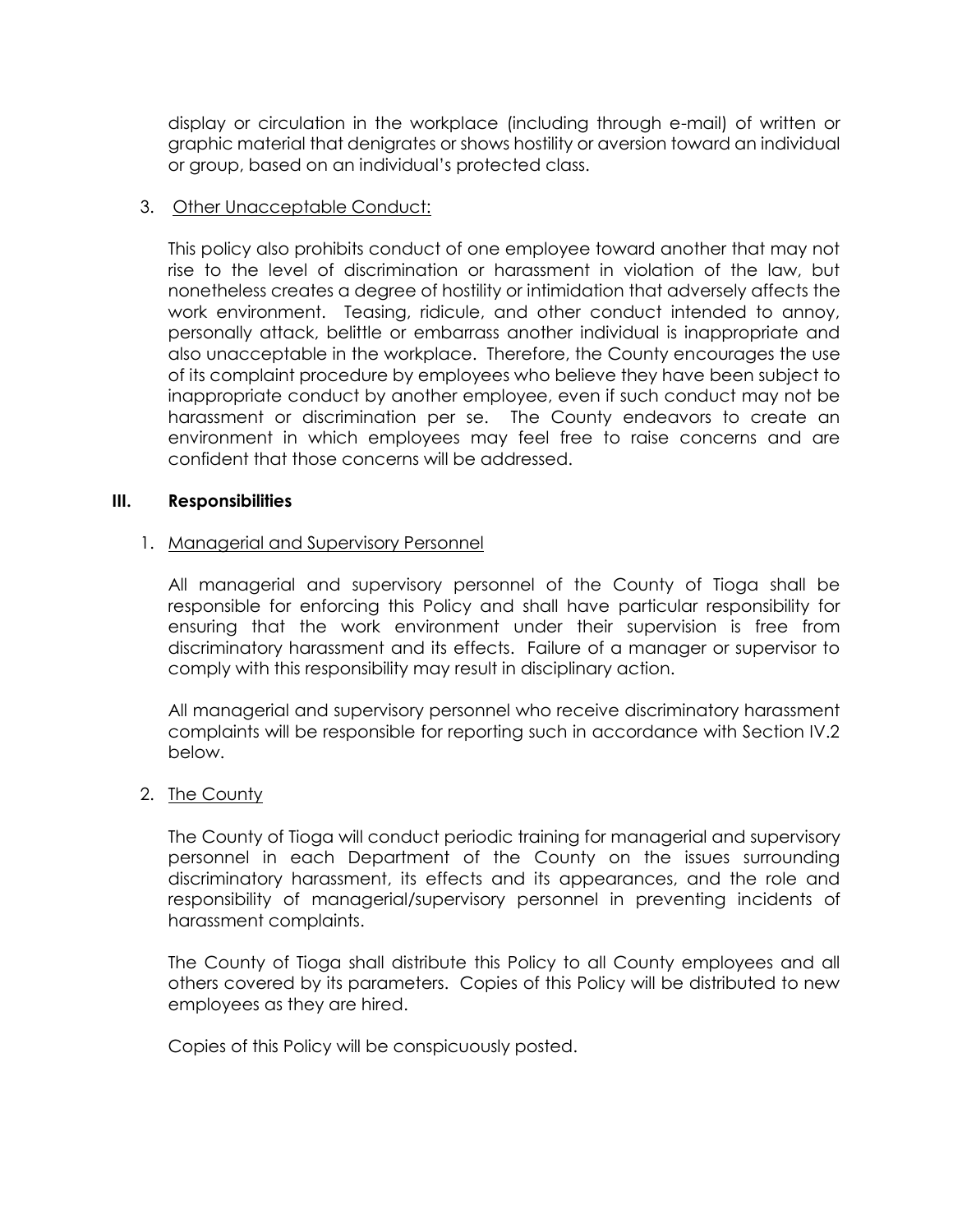### **IV. Reporting and Resolution Procedures**

- 1. If an individual is subjected to a situation which he/she believes constitutes discriminatory harassment in violation of this Policy, the County recommends that the employee confront the harasser directly and advise the harasser that his/her behavior is not welcomed and will not be tolerated. Note that neither this policy nor state/federal law requires that an individual tell an alleged harasser to stop his/her actions. Employees should feel free to keep written records of any alleged sexual harassment incidents, including the date, time, location, names of people involved, witnesses (if any), and who said or did what to whom.
- 2. A written or verbal complaint should be filed by the affected employee with the employee's immediate supervisor. The supervisor will immediately forward the complaint to the Department Head. In the event the employee does not believe it would be appropriate to file the complaint with the immediate supervisor, it may be filed directly to the appropriate Department Head or to the County's Personnel Officer. If the Department Head is unavailable or a party to the violation, the supervisor shall forward the complaint to the Personnel Officer or County Attorney.

# **V. Complaint Investigation**

- 1. Harassment complaints should be investigated as promptly as possible and resolved within a reasonable time after the receipt of the complaint. **The Office of the County Attorney** and with the oversight of the Personnel Officer and/or their designee(s) will coordinate an investigation of the complaint. Following the investigation, **the County Attorney and/or his/her designee(s)** may issue a written report of findings and conclusions.
- 2. Thereafter, any conclusions may be issued from the County Attorney and/or his/her designee(s), in writing, back to the complainant.
- 3. Retaliation against any individual making a harassment complaint or assisting in the investigation of such a complaint is strictly forbidden. Retaliation, like discrimination and harassment, is against the law and is a serious violation of this Policy. Employees who retaliate against other employees who complain about harassment and/or participate in investigation of harassment may be subject to disciplinary action.

# **VI. Response Procedures**

- 1. In the event a complaint of discriminatory harassment is determined to be founded, the County may take disciplinary action in accordance with the provisions of applicable collective bargaining agreements and/or state law, if applicable.
- 2. If disciplinary charges are filed against an employee on the grounds that the County has determined the employee is guilty of unlawful harassment, the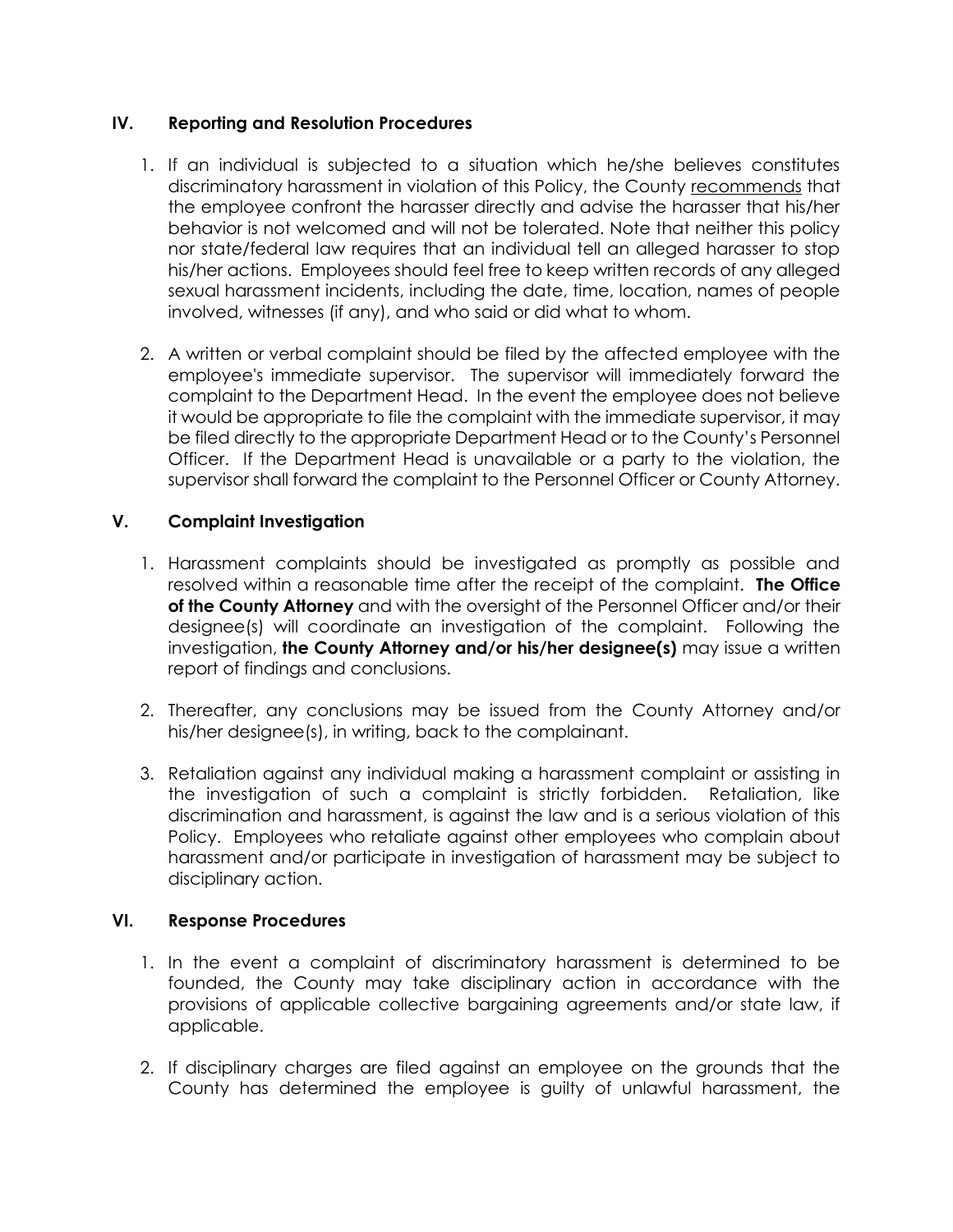accused employee may exercise his/her rights through the disciplinary procedure provided for in his/her labor contract and/or state law, if applicable.

3. Reporting of a false complaint is a serious act. In the event it is found that the individual bringing the complaint has knowingly made false accusations, the County will take action in accordance with the provisions of the applicable collective bargaining agreement and/or state law, if applicable.